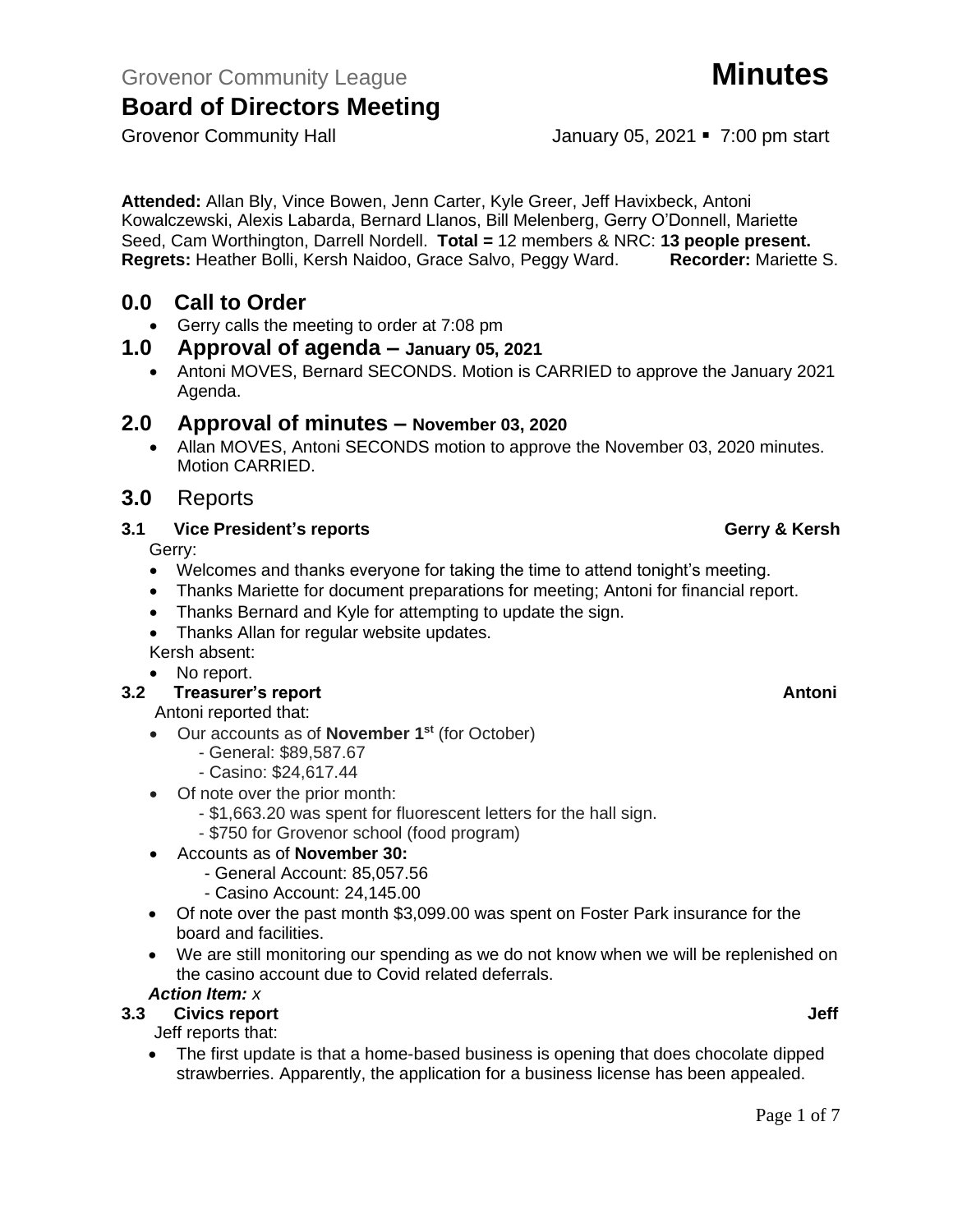Grovenor Community Hall January 05, 2021 • 7:00 pm start

- The Wellington bridge is being replaced. It is 102 Ave that crosses Ramsay Ravine. Jeff has a meeting with them to discuss the project, such as timeline, costs, etc. Estimated timeline is 2025-2028. Arterial roadway, 4 lanes of roadway. Built in 1932. The new design is being done by Associated Engineering.
- *Action Item:* Gerry to send Jeff the appeal.

## **3.4 City of Edmonton** Darrell **Darrell Darrell**

Darrell sent a report, and also states:

- He commends us on our AGM.
- On Dec 07, the City approved the commercial use of community league halls. Will be allowed to vote in the present agreement until the end of Dec 2021.
- We can now hire an outside yoga instructor to run a program, for example.
- We can also choose not to do that.
- The actual licenses and sub-licenses are with the City of Edmonton.
- He sends a link to file a concern for occasions with too many people on the rink for example. Use a form.
- Brian is proposing building a sliding hill. Darrell gave him a form to fill out and some information. There will be a cost involved – clean fill and contractor.
- Sliding hill is permitted on parkland. It would go to city project management and their process. They will guide us through it.
- It is asked about getting the school involved. They will be notified Darrell says.
- The fact that Brian is not on the board at this time, is not an issue. He is still a community member.
- A grant is a possibility. Also, Neighbourhood Park Development matching dollars up to \$15,000. A park specialist will look into all the grant options for us.
- Also, a needs assessment is important to consider. Is this really needed, wanted?
- A professional fundraiser could be engaged, it is stated.

*Action Items: Brian to fill out form Darrell provided.*

## **4.0 Old business**

- **4.1 Programs and Social update; Social Skate Event Grace** Grace absent, no report
	- x

## **4.2 Facilities update Rosa**

Kyle states:

- The buildings are in a good place.
- Amanda is checking on them regularly.
- Gerry asking for a subcommittee for the facilities until we get a new facilities director.
- Gerry and Kyle will participate but encourage others to volunteer for this purpose. Someone that Miriam can call in case of emergency.
- We are advertising for that position.
- Allan is willing to add his name to the committee to help tend to the facilities.
- Bernard has had trouble gaining access to the locks to change the signs.

*Action Items: Allan to look at contacting Action Locksmith about replacing the locks.* 

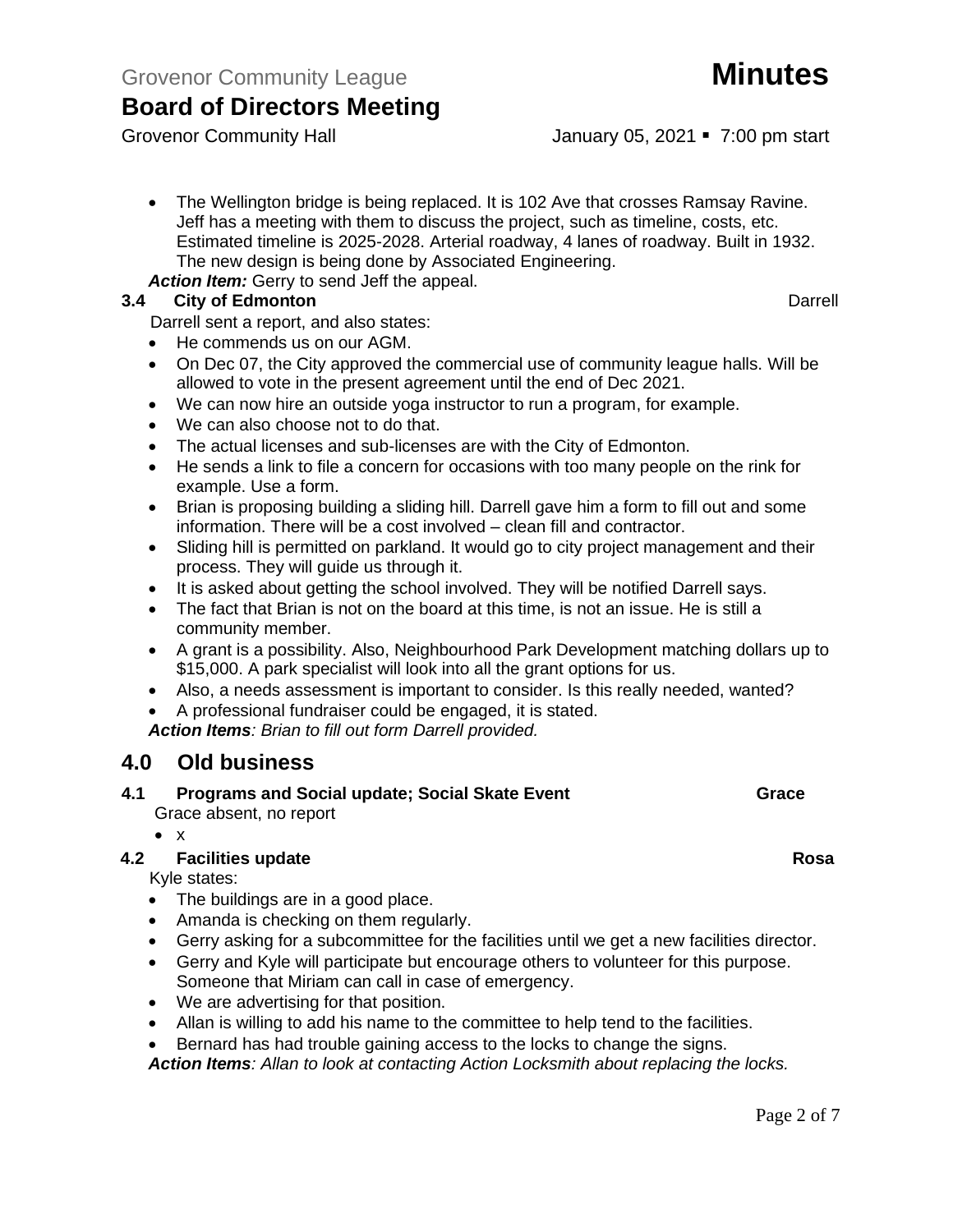## **4.3 Ice rinks Facilities status update (Hall & Rec Centre) Kyle**

Kyle reported that:

- The ice rink is operational. A bit of a struggle to get it to where it is today.
- Community members are divided in what they want. A good balance now.
- Amanda has been there Saturday and Sunday, noon to 8 pm and weekdays 5-9.
- She touches base with Kyle about any issues. But they have been very minor.
- She is very respectful and politely informs people that they have to abide by the rules if they want to have continued use of the rink going forward.
- Temporary snow fencing helps guide people with regard to the Covid/AHS signage.
- Gerry says kudos to Kyle for his efforts for all the hard work he has done.
- The edger machine is working out. Ice on the north side boards is softer due to the sun.
- The signage is up to date. Some posters have expiry dates but are still relevant.
- Amanda is the best asset there to keep order.
- After the Xmas rush has died down, we will reconsider Amanda's hours. As this is an expense we hadn't counted on for this year with the community league's reduced income.
- A grant was noticed from the Oilers Foundation in an article to support community league out door rinks.

*Action item: Gerry to ask Darrell about the Oilers grant.*

## **4.4 Google Workplace update Allan**

Allan reported that:

- After some time, we have transitioned over to Google Workplace.
- When board positions change, it has been difficult to transition the documents and information associated with that position.
- New email addresses will be assigned to the position, not the person.
- The storage drives available as part of Google Workplace are a bonus. All the members will have access to that.
- He is assigning email addresses for each director and a general storage drive.
- It helps to unify our board information and access.
- The hall booking can be done on Google Workplace.
- The plan is to work in phases with assigning emails related to positions. That is the starting point.
- With no objections, he will proceed to assign email addresses to all.

## **4.5 Valley Line LRT & EPCOR infrastructure projects Allan**

Allan stated:

- That the utility rerouting is going to take a lot of time.
- We want to highlight important announcements and issues directly impacting Grovenor residents.

*Action item: x*

## **4.6 Newsletter update Cameron**

Bill stated:

- The December did not receive a whole lot of content, so he had to supply content.
- Getting new advertisers is going to be a challenge during Covid time.
- He has engaged Brad Mielke to write home repair content.

### Page 3 of 7

Grovenor Community Hall January 05, 2021 • 7:00 pm start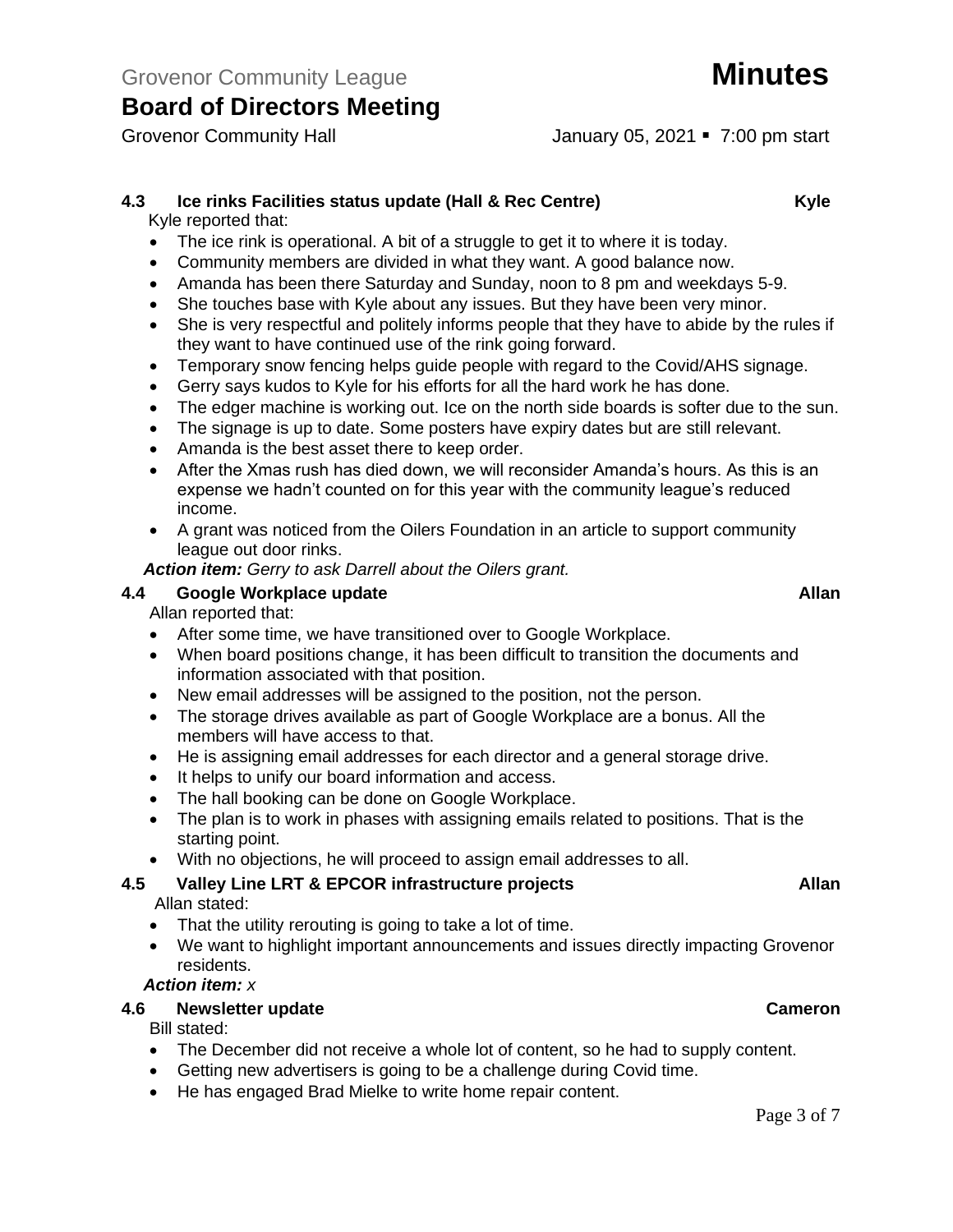Grovenor Community Hall January 05, 2021 • 7:00 pm start

• Pictures are great but content is needed. • Please send content to Bill by February 27 for the March issue. *Action item: Alex to do article on Ch coffee shop. Action item: Allan to provide new email addresses for updates in newsletter.* **4.7 Second School Food Program \$750 update Gerry** Gerry reported that: • We had previously approved 2 installments of \$750 for the school food program, dependent on need. Gerry will ask the principal for status of the program and verify if the second cheque is needed at this time. *Action Item: Gerry to report back after contacting the new school principal.* **4.8 Other old business All** n/a **5.0 New business 5.1 Vacant Board Positions Brian** Gerry reported that: • He will provide an advertisement doc for this purpose to distribute for posting. *Action Item: Gerry to prepare advertisement for vacant board positions.* **5.3 Other new business All** n/a:

• x

## **6.0 Action Items update (for items not yet covered)**

- Suggestion to replace the locks on outside sign.

- Some shingles need to be replaced on the shed. And siding on the shed.

- Kyle talked to Rosa about Brian Ficko to take care of broken rink light. He no longer does that but was given another contact to look into the light. He will have to find it.

- The school could use the rink provided they comply with the Covid rules. Vince to inform school.

- Miriam did sign off on her agreement. Contract with Amanda was not signed. As her duties keep changing, agreed to hold off.

- The meeting set up with Abundant Communities was deferred. They will try again.

- Broken metal gate was welded, but not put back on. The wind ripped it off. Having it on is not essential to the rink.

- Antoni to check with Kersh if any other CLIP reconciling to be done.

- Kersh received a response that the City still has 142 Street on their radar. Allan to bring it up with Kersh.

- Draft civics letter is still in process. It has morphed into a bigger project on the damages from infill. Civics directors met regarding bylaw amendment changes. Cassandra sent an email to various community league reps. Jeff has joined up with a group Cassandra heads, Residential infill working group. They discuss problems like infill damage to private and public property.

## **7.0 Next meeting – February 02, 2021 ▪ 7:00 pm**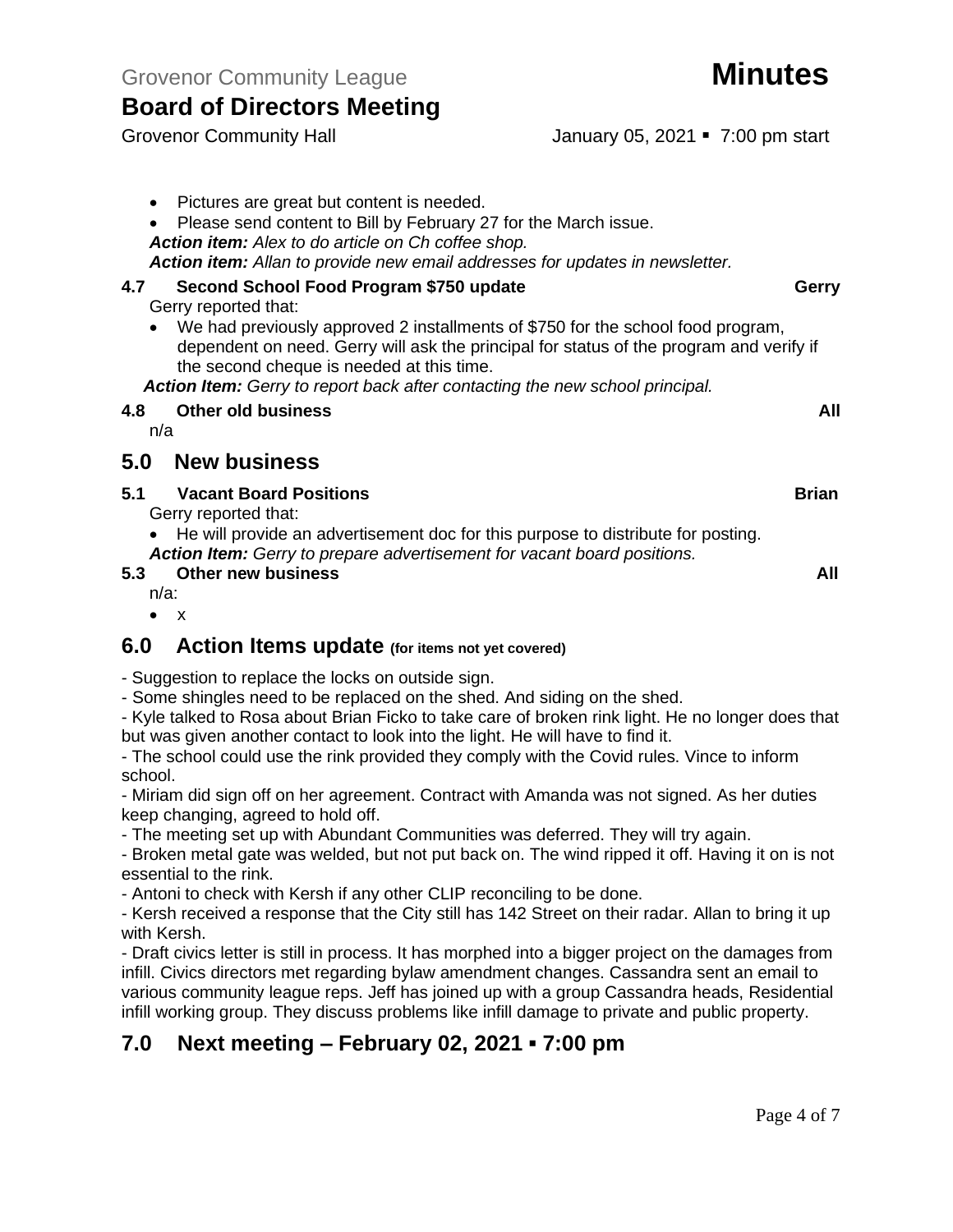Grovenor Community League **Minutes** 

# **Board of Directors Meeting**

Grovenor

Grovenor Community Hall January 05, 2021 • 7:00 pm start

## **Adjourned 9:01 pm**

\*Please see October *and* November Income Statements are included below as this was not covered in depth in December due to it being the AGM.

## **Profit and Loss**

**Grovenor Community League** 

| <b>ACCOUNTS</b>                                        | Oct 01, 2020<br>to Oct 31, 2020 |
|--------------------------------------------------------|---------------------------------|
| <b>Income</b>                                          |                                 |
| <b>Advertising Income</b>                              | \$90.00                         |
| Program Income - Membership Dues                       | \$640.00                        |
| <b>Total Income</b>                                    | \$730.00                        |
|                                                        |                                 |
| <b>Total Cost of Goods Sold</b>                        | \$0.00                          |
|                                                        |                                 |
| <b>Gross Profit</b><br>As a percentage of Total Income | \$730.00<br>100.00%             |
|                                                        |                                 |
| <b>Operating Expenses</b>                              |                                 |
| <b>Cleaning Services</b>                               | \$150.00                        |
| <b>Equipment Lease or Rental</b>                       | \$144.48                        |
| Miscellaneous Expense                                  | \$750.00                        |
| <b>Office Supplies</b>                                 | \$92.61                         |
| <b>Printing and Reproduction</b>                       | \$866.25                        |
| Repairs & Maintenance                                  | \$1,804.38                      |
| <b>Soccer Expenses</b>                                 | \$83.98                         |
| Telecommunication/Broadband                            | \$101.85                        |
| <b>Utilities</b>                                       | \$332.69                        |
| <b>Total Operating Expenses</b>                        | \$4,326.24                      |
|                                                        |                                 |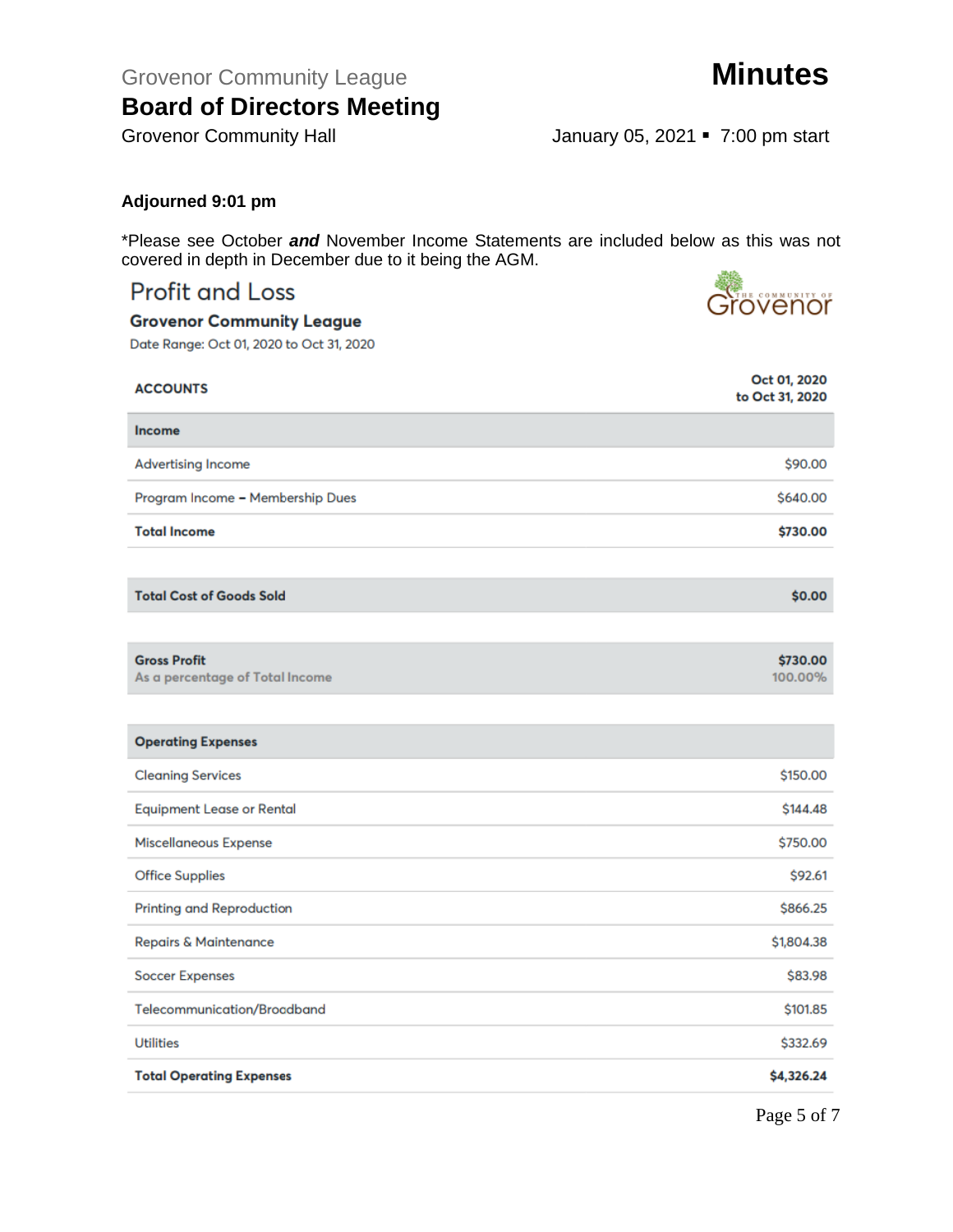Grovenor Community League **Minutes** 

# **Board of Directors Meeting**

Grovenor Community Hall **Grovenor Community Hall** January 05, 2021 **•** 7:00 pm start

**Net Profit** 

As a percentage of Total Income

 $-$ \$3,596.24  $-492.64%$